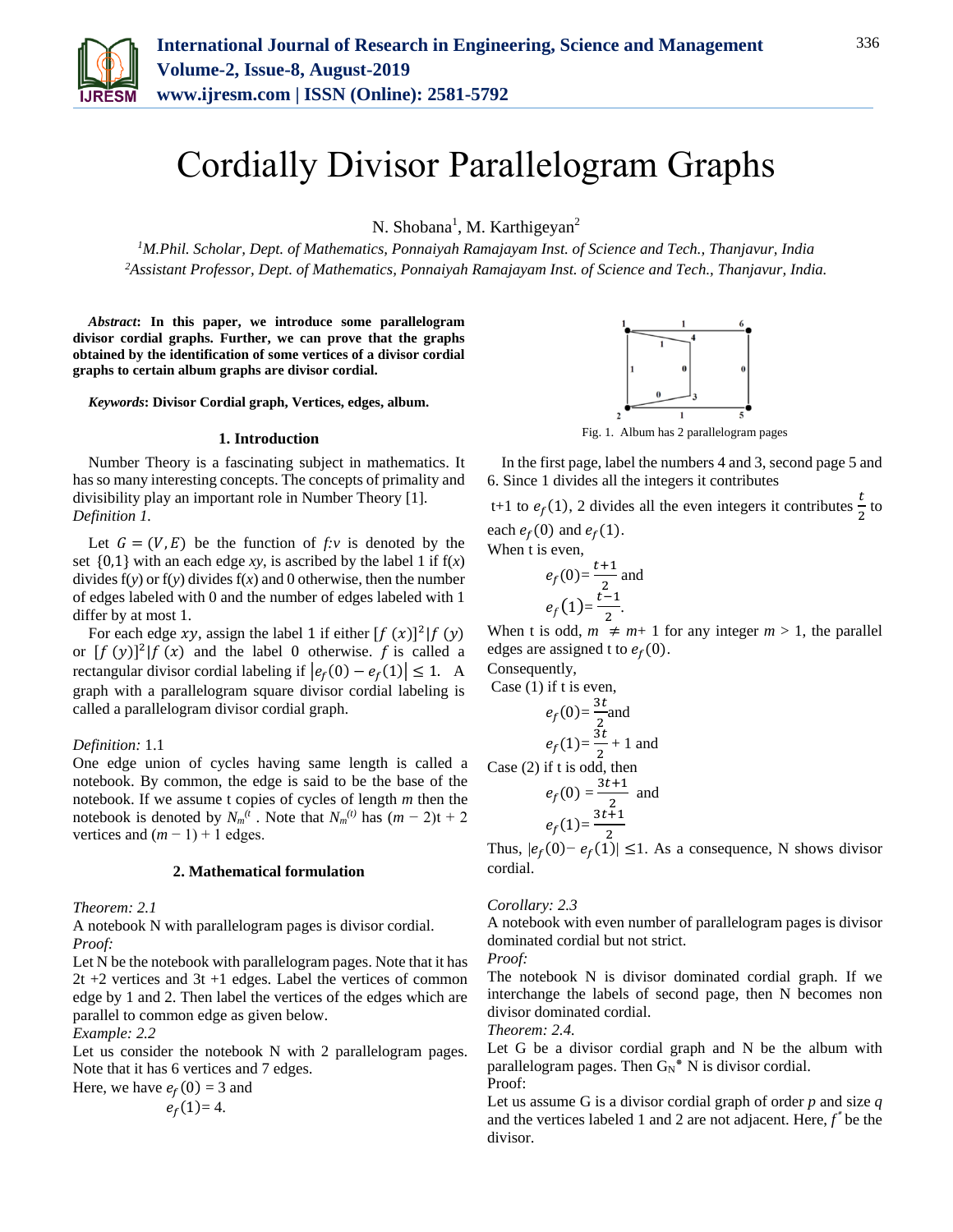

Let N be a notebook with t parallelogram pages labeled at  $f_N$ . Now identify the vertices labeled 1 and 2 in G to the vertices of common edge of N. We already proved that  $G_N * N$  be the divisor cordial. Let f be the labeling of  $G_N * N$ .

Case (i): if *p* is even.

Since G is divisor cordial, we have  $e_{f^*}(0) = e_{f^*}(1) = \frac{t}{2}$  $\frac{2}{2}$ .

Case (ii): if t is even, the vertices of the parallel edges in N to edge of the vertices are labeled 1 and 2 as follows. If n is even,

 $e_f(0) = \frac{m}{2}$  $\frac{m}{2} + \frac{3t}{2}$  $\frac{2}{2}$  and  $e_f(1) = \frac{m}{2}$  $\frac{m}{2} + \frac{3t}{2}$  $\frac{2}{2} + 1$ .

If t is odd, divisor dominated cordial which implies

$$
e_{f^*}(0) = \frac{m+1}{2}
$$
 and  
 $e_{f^*}(1) = \frac{m+1}{2}$ 

In all cases,  $|e_f(0) - e_f(1)| \le 1$ . So,  $G_N * N$  is divisor cordially

*Example: 2.5*

Consider the following divisor cordial graph G



It has even order and even size. Note that the vertices labeled 1 and 2 are not adjacent.

Now, we shall connected with the album N with parallelogram pages to G shows in fig.



Fig. 3. Album with parallelogram pages

Here, we see that  $e_f(0) = 4$  and  $e_f(1) = 4$ 

This example illustrates the subcase(a) of Case (i) for even order of G.

Next, we shall explain the subcase (a) of Case (ii) by the following example.

# *Example: 2.6*

Consider the following divisor cordial graph G of odd size.



Fig. 4. Album divisor cordial graph G of odd size

Here,  $p = 5$  and  $q = 4$  and  $e_f(0) = 2$  and  $e_f(1) = 3$ Then album N is attached with parallelogram pages as given below.



Here, we see that  $e_f(0) = 4$  and  $e_f(1) = 5$ 

# *Theorem: 2.7.*

Let G be a divisor cordial graph and N be a book with the parallelogram pages and let e be the common edge of N. Then  $G * G (N - e)$  is divisor cordial.

# *Proof:*

Here the vertices labeled 1 and 2 in G are adjacent. Case (i): (a) if m is even. t is even.

Here 
$$
e_f(0) = e_f(0) = \frac{m}{2} + \frac{3t}{2}
$$
.  
\n(b) if m is even, t is odd  
\nHere  $e_f(0) = \frac{m}{2} + \frac{3t}{2}$  and  $e_f(0) = \frac{m}{2} + \frac{3t}{2}$ .  
\nCase (ii): (a) if m is odd, t is even.  
\nHere  $|e_f(0) - e_f(1)| \le 1$ .  
\n(b): m is odd, t is odd.

From this, we were interchanging the labels of the vertices of second page of N.

Then, we have  $|e_f(0) - e_f(1)| \leq 1$ .

Thus, in all the cases we see that  $G \ast_G (N - e)$  is divisor cordial. *Example: 2.8*

Consider the following divisor cordial graph G.



Fig. 6. Album divisor cordial graph G of even or odd size